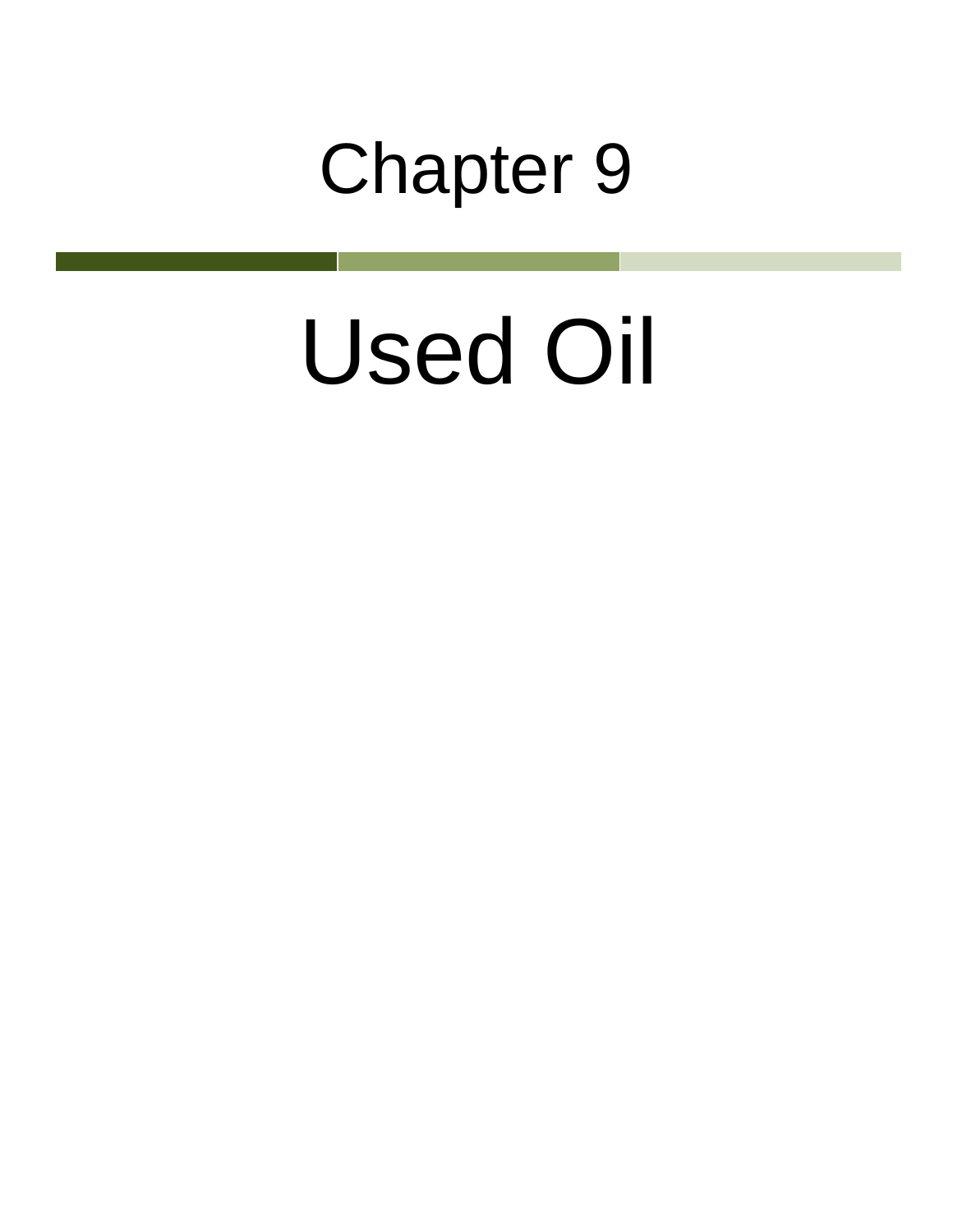## **Used Oil Characterization**

To characterize used oil, follow the waste characterization steps found in Section 2 of the [Waste Characterization](http://www.michigan.gov/documents/deq/Waste_Characterization_Total_DocumentRev_460921_7.pdf)  [Reference Book.](http://www.michigan.gov/documents/deq/Waste_Characterization_Total_DocumentRev_460921_7.pdf) You must also perform the following additional steps when evaluating used oil.

In Michigan, Rule 809 of the [Part 111 rules](http://www.michigan.gov/documents/deq/deq-whm-hwp-Part111Rules_248146_7.pdf) (R 299.9809) defines what is, and is not, subject to regulation as a used oil and liquid industrial waste versus regulation as a hazardous waste. Additionally, Section 12102a(b) of [Part 121](http://www.legislature.mi.gov/(S(sylmwj2w3funw245khxxfk55))/documents/mcl/pdf/mcl-451-1994-ii-3-121.pdf) specifies when reclaimed used oil can be managed as fuel and is no longer subject to regulation as a waste. To verify the regulatory status of used oil and to meet the requirements of Rule 202(5) of the Part 111 rules, used oil handlers must maintain sufficient documentation to demonstrate the regulatory status of their used oil.

In Michigan, used oil cannot be mixed with halogenated listed hazardous waste, regardless of the generator regulatory status (conditionally exempt small quantity generator [CESQG], small quantity generator or large quantity generator) and retain regulatory status as a used oil.<sup>[1](#page-1-0)</sup>

Moreover, used oil that exceeds 1000 parts per million (ppm) total halogen content is presumed to have been mixed with halogenated hazardous waste and is subject to hazardous waste regulation. The used oil generator can successfully rebut this presumption by demonstrating the following utilizing knowledge of the total halogen content of the used oil backed by documentation and/or analytical test data, as appropriate:

- 1. that the used oil does not contain significant concentrations of halogenated hazardous constituents listed in [40 C.F.R. part 261, Appendix VIII;](http://www.ecfr.gov/cgi-bin/text-idx?SID=5fd258e8661d90c4c4fa7bc58dab97ca&node=pt40.26.261&rgn=div5%23ap40.26.261_1151.viii)
- 2. that the used oil is a metalworking oil containing chlorinated paraffins and the used oil is processed through a tolling agreement per 40 C.F.R. §279.24(c). If the used oil containing chlorinated paraffins is reclaimed\recycled in any other manner, the generator must still rebut the presumption that the used oil was mixed with listed halogenated hazardous waste.
- 3. that the used oil is contaminated with chlorofluorocarbons removed from refrigeration units, the used oil is not mixed with other non-refrigeration used oil, and the chlorofluorocarbons in the oil are reclaimed.

[Rebutting the presumption](http://www.epa.gov/epawaste/conserve/materials/usedoil/oil-rebut.pdf) is generally requires costly laboratory testing. To maintain the value of used oil and ensure it is easily recycled as required under [Part 167,](http://www.michiganlegislature.org/mileg.asp?page=getObject&objName=mcl-451-1994-II-5-167&highlight=) be sure to manage your used oil separate from other waste streams. If the used oil is determined to be subject to regulation as used oil (e.g. it is not a presumed or known hazardous waste), it is also subject to regulation as a liquid industrial waste. Consequently, the used oil must be managed to meet both the used oil regulations found in Part 8 of the Part 111 Rules and the liquid industrial waste regulations found in Part 121.

Before evaluating whether used oil can be recycled and reused as a fuel product, the level of polychlorinated biphenyl (PCB) in the oil must be determined. Per Rule 809(1)(f) and the Toxic Substance Control Act, PCB levels in the oil cannot exceed 2 ppm. Moreover, most air use permits limit the PCB level to 1 ppm. Both levels are intended to represent the method detection level for PCBs when testing oil. Thus, these limits represent a practical way to prohibit PCBs in oil that is intended to be burned as fuel.

To market used oil as a product that is not subject to waste regulation, the generator or designated facility managing the used oil must meet the used oil marketer requirements found in Rule 815 of the Part 111 rules and the relevant Part 121 requirements that apply. The used oil marketer must demonstrate the used oil is a "material not specified as a liquid industrial waste" pursuant to [Section 12102a\(](http://www.legislature.mi.gov/(S(sylmwj2w3funw245khxxfk55))/mileg.aspx?page=getObject&objectName=mcl-324-12102a)b) of Part 121 and meets the following "specification used oil" (also called on-specification used oil or on-spec used oil) criteria:

- A maximum arsenic concentration of 5 ppm
- A maximum cadmium concentration of 2 ppm
- A maximum chromium concentration of 10 ppm
- A maximum lead concentration of 100 ppm

 $\overline{\phantom{0}}$ 

<span id="page-1-0"></span> $1$  Under the federal Resource Conservation and Recovery Act (RCRA) listed halogenated hazardous waste generated by a CESQG *can* be mixed with used oil and the mixture retains its regulatory status as used oil provided the resulting mixture does not exceed 1000 parts ppm total halogen content.